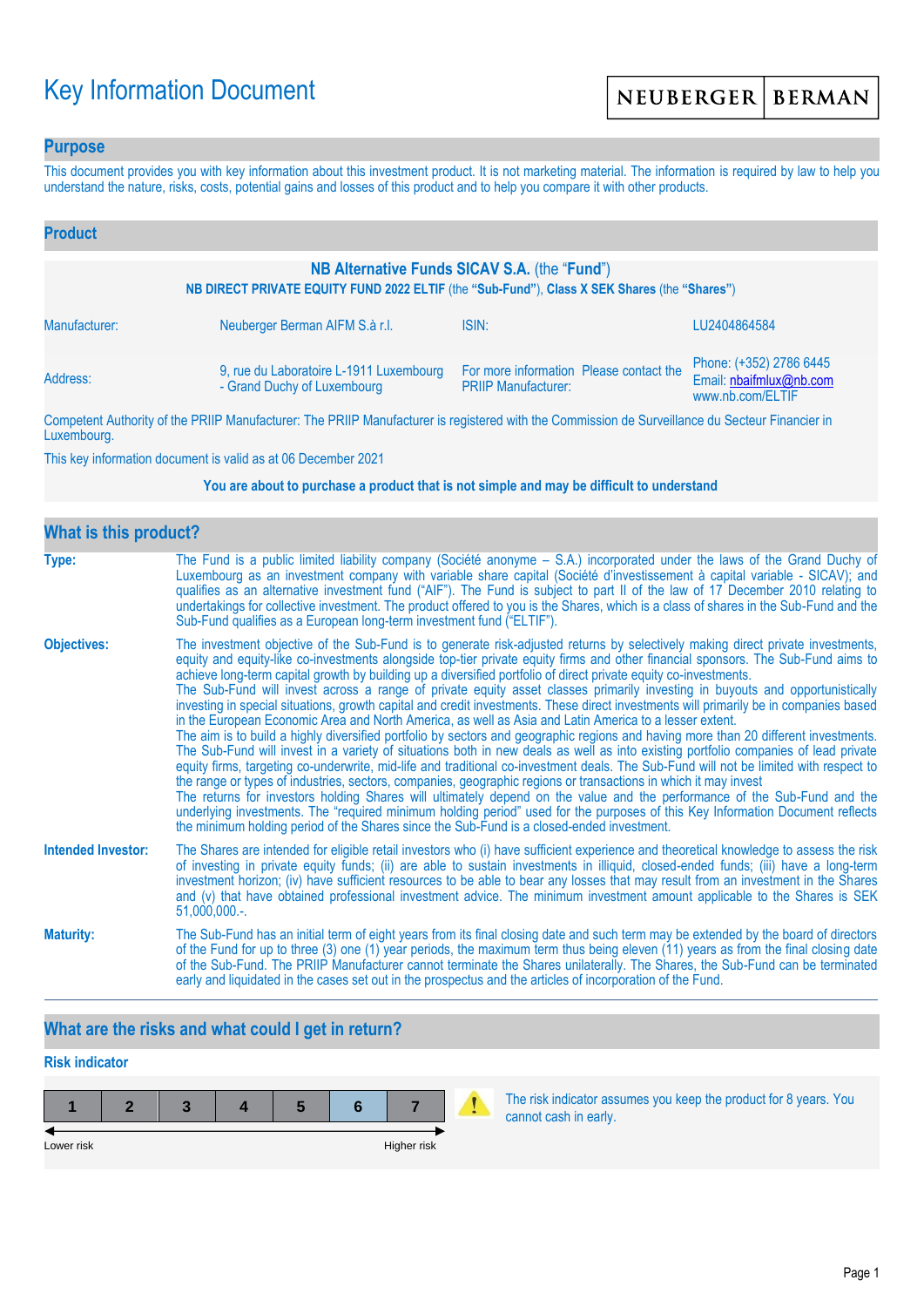The summary risk indicator ("SRI") is a guide to the level of risk of this product compared to other products. It shows how likely it is that the product will lose money because of movements in the markets or because we are not able to pay you. We have classified this product as class 6 out of 7, which is a high risk class. This rates the potential losses from future performance at a high-level, and poor market conditions impact the capacity of the Sub-Fund to pay you. **Be aware of currency risk. In some circumstances, you may receive payments in a different currency, so the final return you will get may depend on the exchange rate between** 

#### **the two currencies. This risk is not considered in the indicator shown above.**

If the currency of the Shares is different from the currency of the Sub-Fund, exchange rate fluctuations will affect the return on investment. Also, the Sub-Fund will make investments in different currencies. This product does not include any protection from future market performance so you could lose some or all of your investment. If the Sub-Fund is not able to pay you what is owed, you could lose your entire investment.

#### **Performance Scenarios**

**Investment 10 000 SEK**

**Market developments in the future cannot be accurately predicted. The scenarios shown are only an indication of some of the possible outcomes based on recent returns. Actual returns could be lower.**

| <b>INVESUNGIN TU UUU JEN</b> |                                              |               |
|------------------------------|----------------------------------------------|---------------|
| <b>Scenarios</b>             | 8 years<br>(minimum required holding period) |               |
| <b>Stress Scenario</b>       | What you might get back after costs          | 7 636.47 SEK  |
|                              | Average return each year                     | $-3.31%$      |
| <b>Unfavourable Scenario</b> | What you might get back after costs          | 16 136,57 SEK |
|                              | Average return each year                     | 6.16%         |
| <b>Moderate Scenario</b>     | What you might get back after costs          | 19 558.72 SEK |
|                              | Average return each year                     | 8.75%         |
| <b>Favourable Scenario</b>   | What you might get back after costs          | 23 631.11 SEK |
|                              | Average return each year                     | 11.35%        |

This table shows the money you could get back over the next 8 years (recommended holding period), under different scenarios, assuming that you invest 10 000 SEK. The scenarios shown illustrate how your investment could perform. You can compare them with the scenarios of other products. The scenarios presented are an estimate of future performance based on evidence from the past on how the value on this investment varies, and are not an exact indicator. What you get will vary depending on how the market performs and how long you keep the product. The stress scenario shows what you might get back in extreme market circumstances, and it does not take into account the situation where we are not able to pay you. The figures shown include all the costs of the product itself, but may not include all the costs you pay to your advisor or distributor. The figures do not take into account your personal tax situation, which may also affect how much you get back.

#### **What happens if Neuberger Berman AIFM S.à r.l. is unable to pay out?**

Losses are not covered by an investor's compensation or guaranteed scheme. The investor may not face a financial loss due to the default of the PRIIP Manufacturer.

Brown Brothers Harriman (Luxembourg) S.C.A (the "Depositary") will perform safekeeping duties for the Fund's assets. In the event of the insolvency of the PRIIP Manufacturer, the Fund's assets in the safekeeping of the Depositary will not be affected. However, in the event of the Depositary's insolvency, or someone acting on its behalf, the Fund may suffer a financial loss. However, this risk is mitigated to a certain extent by the fact the Depositary is required by law and regulation to segregate its own assets from the assets of the Fund. The Depositary will also be liable to the Fund and the investors for any loss arising from, among other things, its negligence, fraud or intentional failure properly to fulfil its obligations (subject to certain limitations).

#### **What are the costs?**

The Reduction In Yield ("RIY") shows what impact the total costs you pay will have on the return you might receive and may reduce the growth of your investment ("Impact on Return"). The total costs take into account one-off, ongoing and incidental costs. The amounts shown below are the cumulative costs of the product itself, at the recommended holding periods. The figures assume that you invest 10 000 SEK. The figures are estimates and may change in the future.

#### **Costs over Time**

The person selling you or advising you about this product may charge you other costs. If so, this person will provide you with information about these costs, and should show you the impact that all costs will have on your investment over time.

| Investment 10 000 SEK           | If you cash in after 8 years |
|---------------------------------|------------------------------|
| <b>Total costs</b>              | 2 200.00 SEK                 |
| Impact on return (RIY) per year | 2.75%                        |